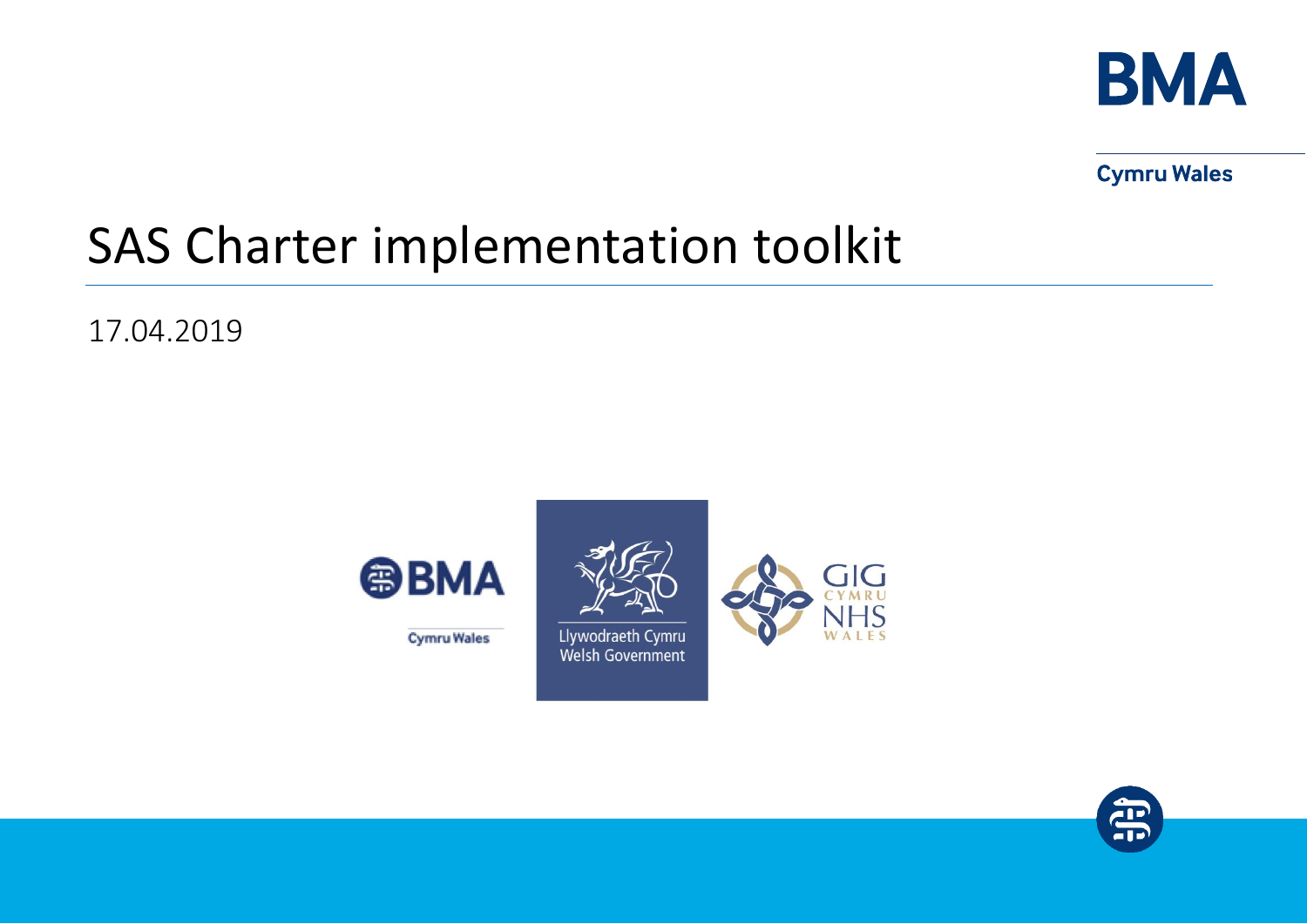## **SAS Charter Evaluation Tool**

## **Introduction**

Staff grade, associate specialist and specialty (SAS) doctors and dentists are a diverse group with a wide range of backgrounds, skills and experience. They work as staff grade doctors, associate specialists, specialty doctors, hospital practitioners, clinical assistants, senior clinical medical officers and clinical medical officers.

The [charter for specialty and associate specialist \(SAS\) doctors](https://www.bma.org.uk/-/media/files/pdfs/developing%20your%20career/sas%20grade%20doctor/sas-charter-wales-august-2016.pdf) sets out what SAS doctors can expect from employers and what employers can expect of them. It includes good practice around contracts, job planning, support and recruitment.

This evaluation tool is designed to help you assess current progress in terms of implementing the charter for SAS and action plan. It is a stage in the continuous improvement cycle which should be repeated regularly to track improvements and continue action planning for success.

## **Who should complete the checklist?**

It is recommended that Medical Directors or Workforce Directors, takes overall responsibility for this piece of work drawing on feedback from SAS doctors and departments to create a wider organisational response.

It is also recommended that trade unions are involved in the assessment process and that findings are shared at local negotiating committee (LNC) meetings. This will be in keeping with the partnership ethos of the Joint Negotiating Committee (JNC) SAS and ensure that actions have the support of the workforce.

**Please use a RAG (Red, Amber, Green) rating to fill out the 'Completed' column.**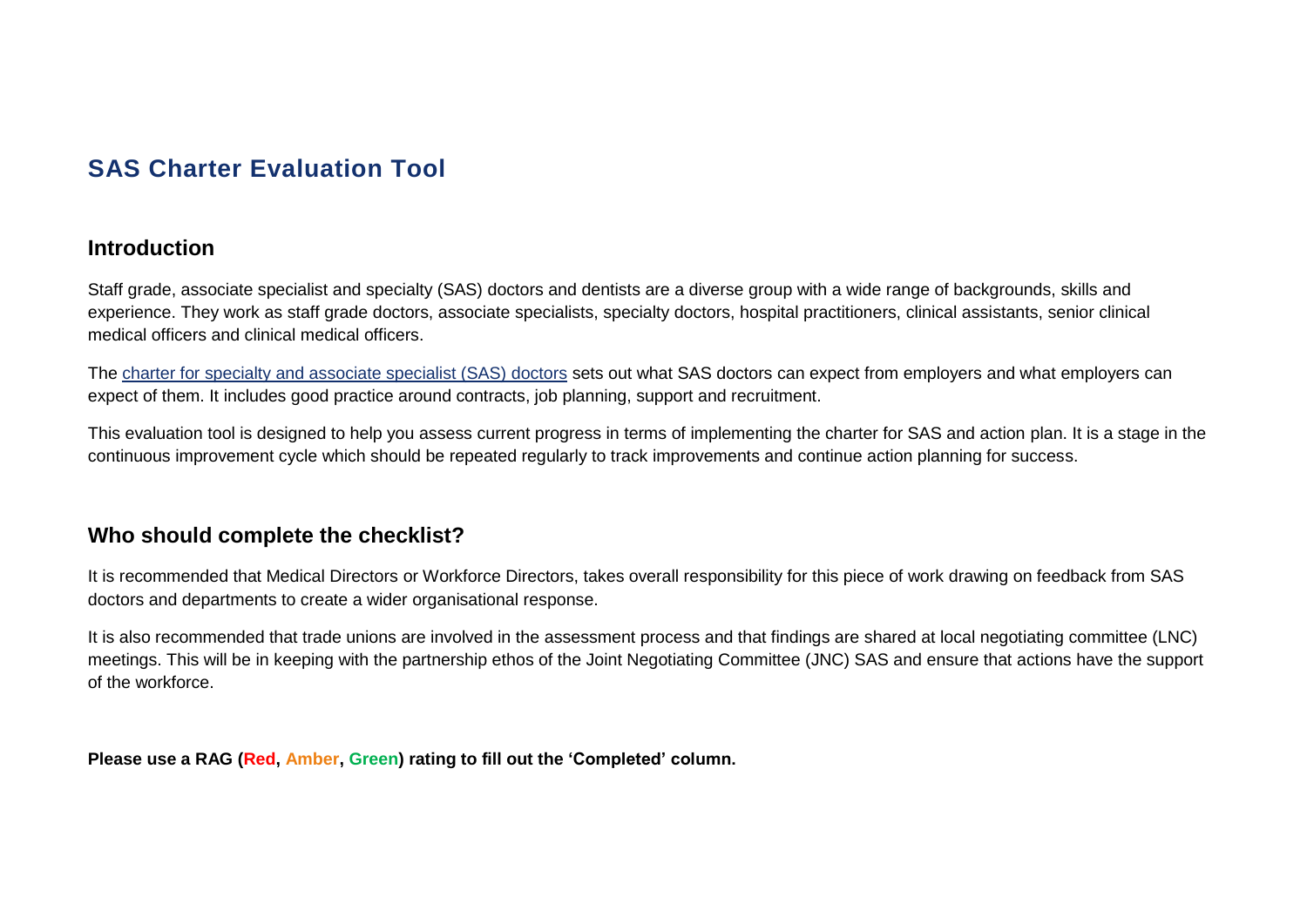| <b>Appropriate Contract, Job Plan and activities</b>                                      | <b>Completed (RAG)</b> | <b>Further action required</b> |
|-------------------------------------------------------------------------------------------|------------------------|--------------------------------|
| Recruitment and appointment processes for SAS are fair, open and effective                |                        |                                |
| SAS job descriptions define sessional commitments and are at the point of application     |                        |                                |
| SAS doctors are involved in the recruitment process of other SAS doctors                  |                        |                                |
| SAS doctors are provided with a contract of employment which incorporates national        |                        |                                |
| terms and conditions in accord with the all Wales practice guide                          |                        |                                |
| SAS doctors have an appropriate mutually agreed job plan specific and relevant to their   |                        |                                |
| role which takes in to account the importance of an appropriate work/life balance and is  |                        |                                |
| reviewed annually                                                                         |                        |                                |
| SAS doctors have access to individualised data on work activities to aid the revalidation |                        |                                |
| process                                                                                   |                        |                                |
| SAS doctors are recognised as the responsible senior clinician in charge of patient care  |                        |                                |
| (where applicable)                                                                        |                        |                                |
| SAS have access to the necessary protected time for SPA                                   |                        |                                |
| SAS doctors are supported should they should need to raise concerns (whistleblow)         |                        |                                |
| SAS doctors receive education around values and behaviours expected of the organisation   |                        |                                |
| in line with NHS Wales Core Principles                                                    |                        |                                |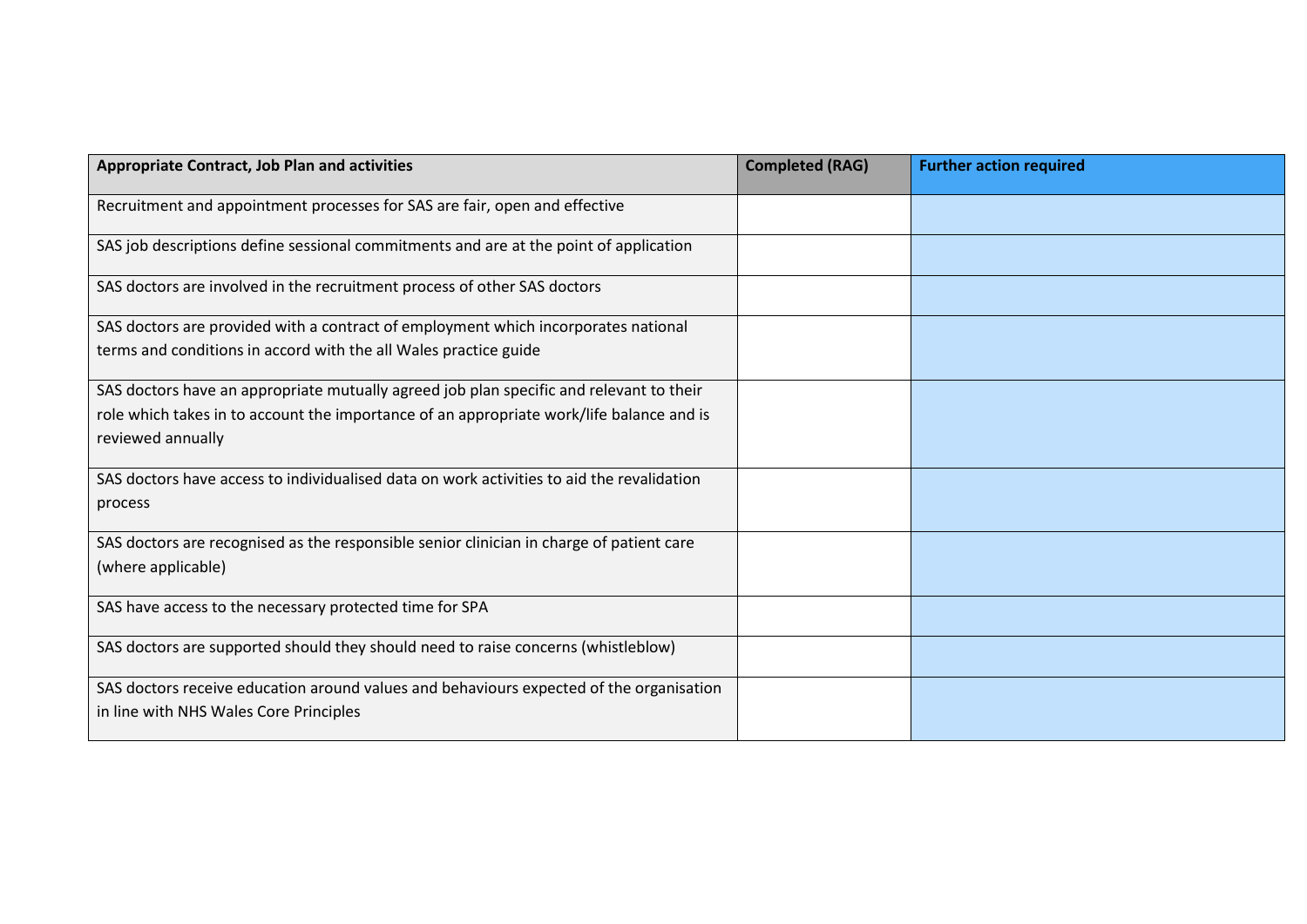#### **Useful links:**

- [Welsh SAS Contract](https://www.bma.org.uk/advice/employment/contracts/sas-contracts/sas-wales)
- [SAS Job planning guidance](https://www.bma.org.uk/advice/employment/job-planning/job-planning-for-sas/job-planning-sas-doctors)
- [The Welsh SAS Good Practice Guide](http://www.wales.nhs.uk/sites3/documents/433/gpg%20final.rtf)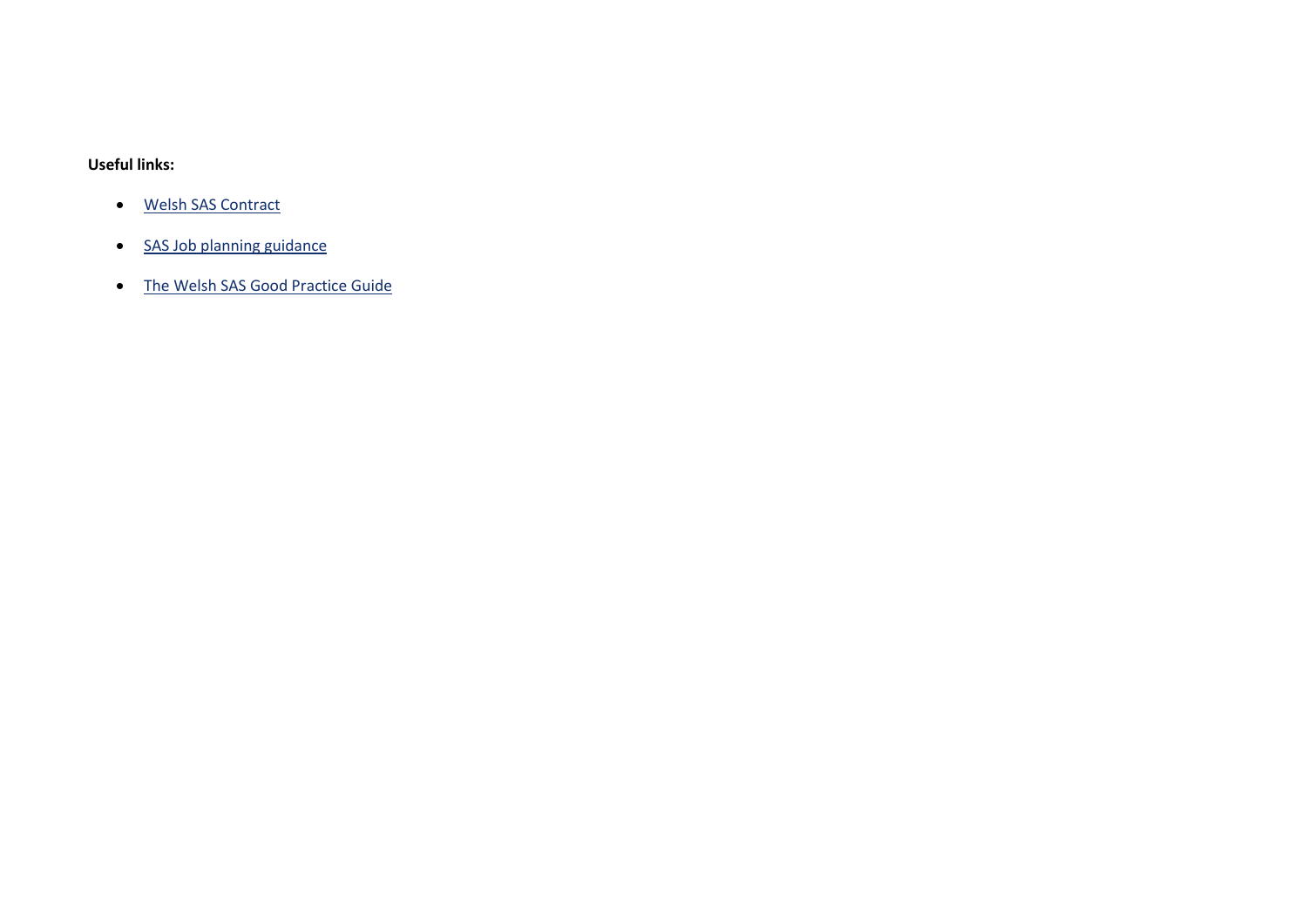| <b>Support</b>                                                                                                        | <b>Completed (RAG)</b> | <b>Further action required</b> |
|-----------------------------------------------------------------------------------------------------------------------|------------------------|--------------------------------|
| SAS doctors receive an effective induction on taking up their role                                                    |                        |                                |
| SAS doctors are offered access to a mentor or "buddy" to support their professional and<br>personal development needs |                        |                                |
| SAS doctors have access to appropriate office accommodation and technology.                                           |                        |                                |
| SAS doctors have access to appropriate secretarial/admin support                                                      |                        |                                |

### **Useful links:**

- [GMC Welcome to the UK](https://www.gmc-uk.org/about/what-we-do-and-why/learning-and-support/workshops-for-doctors/welcome-to-uk-practice)
- eLearning for Health [Induction for International Doctors](https://www.e-lfh.org.uk/programmes/induction-for-international-doctors/)
- [Staff Health and Wellbeing](http://www.nwssp.wales.nhs.uk/i-need-to-ensure-health-and-wellbeing-of)
- [Raising Concerns](https://www.nhsconfed.org/regions-and-eu/welsh-nhs-confederation/~/~/link.aspx?_id=47043C7D0B0846E8A5B5266B6AA4E2C0&_z=z)
- [SPF Collective Call to Action](https://www.socialpartnershipforum.org/priority-areas/tackling-bullying-in-the-nhs-a-collective-call-to-action/)
- [BMJ Preventing bullying and harassment](http://learning.bmj.com/learning/module-intro/.html?moduleId=10061413)
- [BMJ Understanding resilience in the workplace](http://learning.bmj.com/learning/module-intro/resilience.html?moduleId=10060244&locale=en_GB)
- [BMJ Dealing with conflict](http://learning.bmj.com/learning/module-intro/conflict.html?moduleId=10060212&locale=en_GB)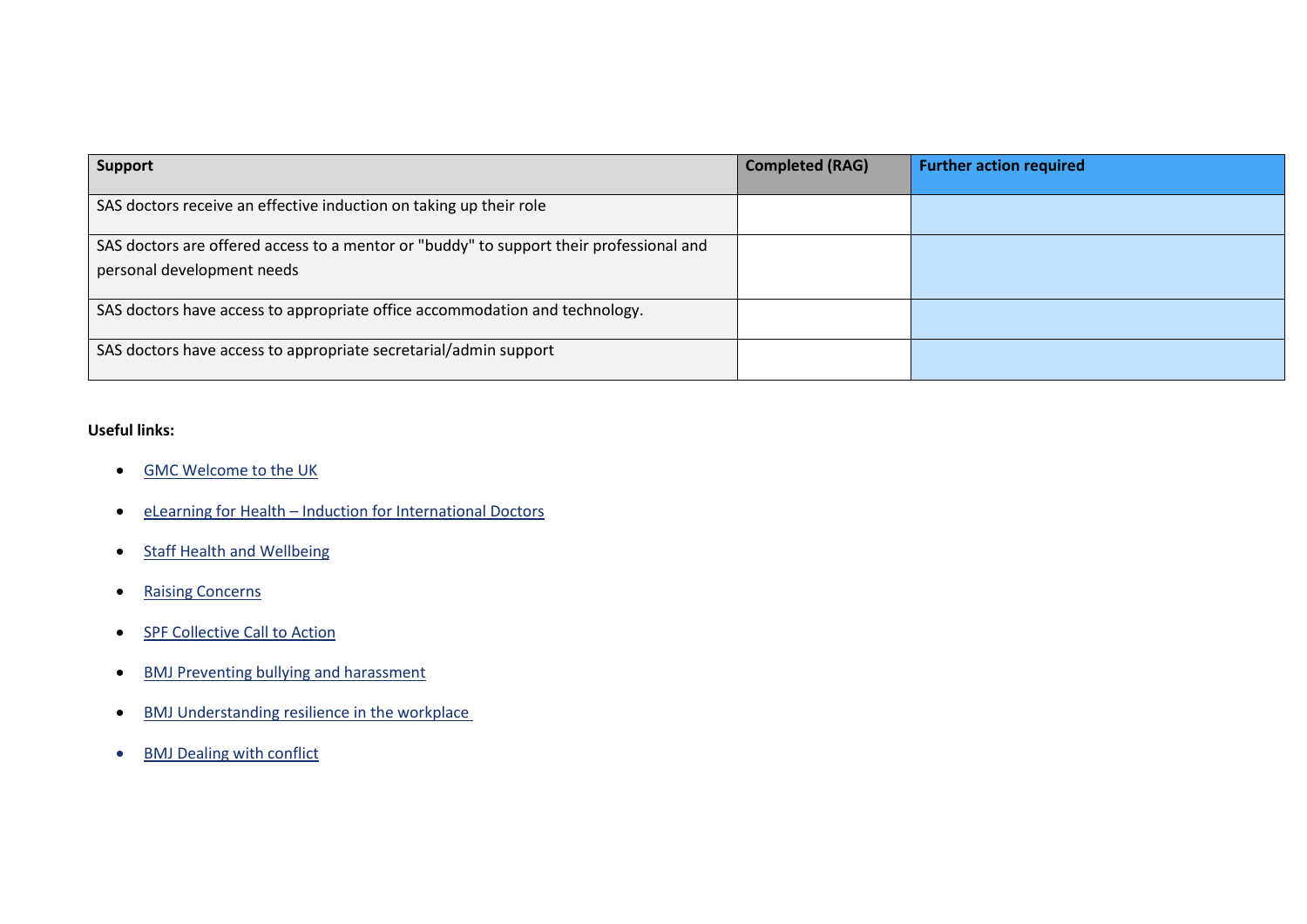| <b>Development</b>                                                                                                                                       | <b>Completed (RAG)</b> | <b>Further action required</b> |
|----------------------------------------------------------------------------------------------------------------------------------------------------------|------------------------|--------------------------------|
| SAS doctors have access to a SAS tutor or clinical lead                                                                                                  |                        |                                |
| SAS doctors are provided with targeted support and guidance relating to applications for<br>Certificate of Eligibility for Specialist Registration (CESR |                        |                                |
| SAS doctors are supported to undertake secondments opportunities for top up training                                                                     |                        |                                |
| SAS doctors are supported to achieve and maintain relevant specialist competencies, and<br>to develop as clinicians                                      |                        |                                |
| SAS doctors have opportunities to work autonomously in line with local policies                                                                          |                        |                                |
| SAS doctors are supported in undertaking credentials or being accredited with credentials<br>if available                                                |                        |                                |
| Mechanisms should be in place to ensure appropriate attribution of clinical activities to<br><b>SAS doctors</b>                                          |                        |                                |
| SAS doctors have opportunities to become appraisers                                                                                                      |                        |                                |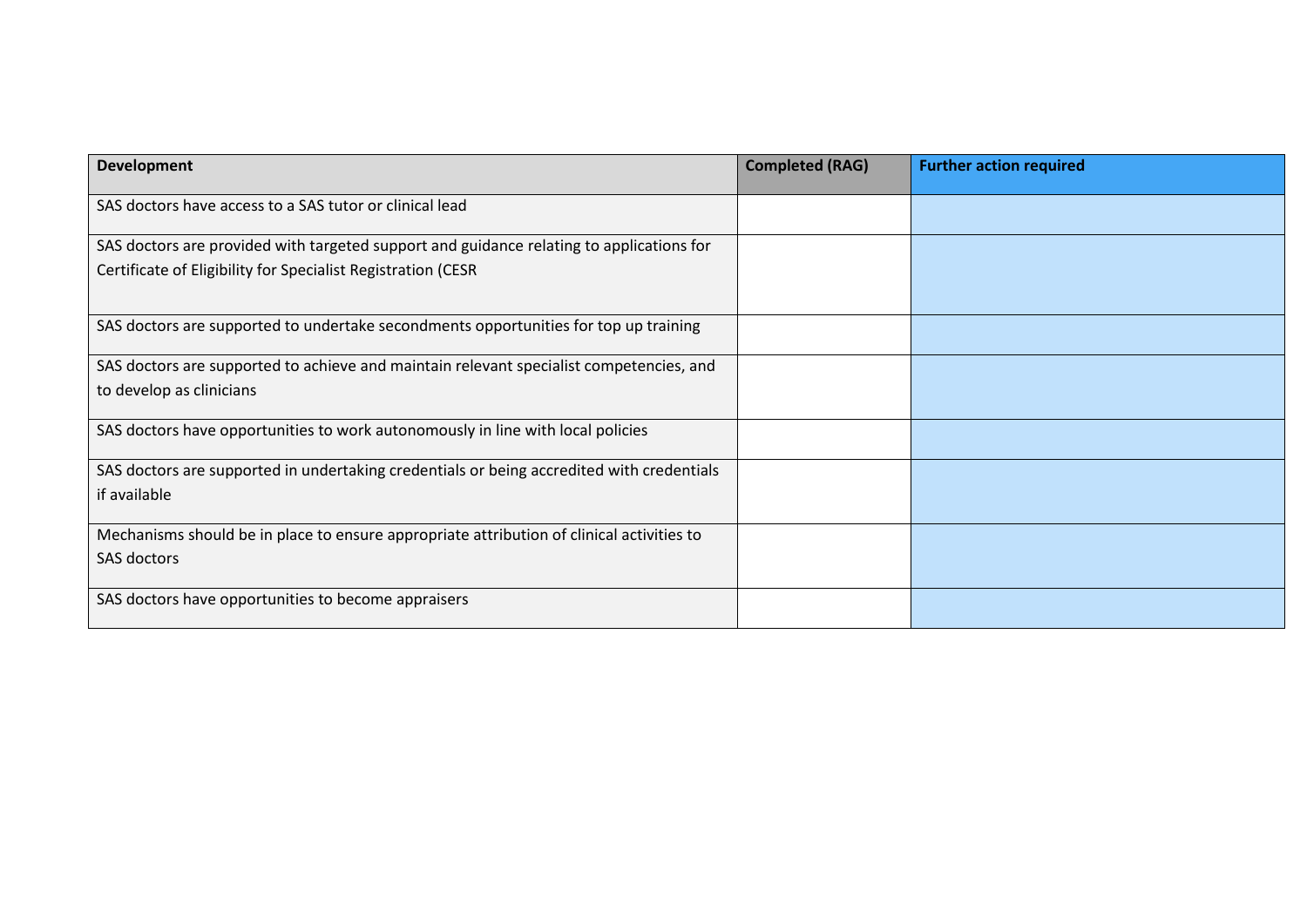**Enable the SAS doctor to achieve and maintain relevant specialist competencies and develop as clinicians**

**Accountability arrangements – local government systems should consider BMA policy which supports appropriately skilled and experienced SAS doctors working autonomously**

#### **Useful links:**

- [GMC CESR Guidance](https://www.gmc-uk.org/registration-and-licensing/join-the-register/registration-applications/specialty-specific-guidance-for-cesr-and-cegpr)
- [AoMRC Guide on Taking Responsibility](http://www.aomrc.org.uk/wp-content/uploads/2016/05/Taking_Responsibility_Accountable_Clinicians_0614.pdf)
- [BMA Autonomy for SAS Doctors](https://www.bma.org.uk/advice/employment/contracts/sas-contracts/autonomy-for-sas-grade-doctors)
- [BMA Wales SAS Development Fund](https://www.bma.org.uk/advice/career/progress-your-career/sas-development-fund)
- [BMA CESR Guidance](https://www.bma.org.uk/advice/career/applying-for-a-job/cesr-guidance)
- [Threshold guidance](https://www.bma.org.uk/advice/employment/contracts/sas-contracts/progression-guidance)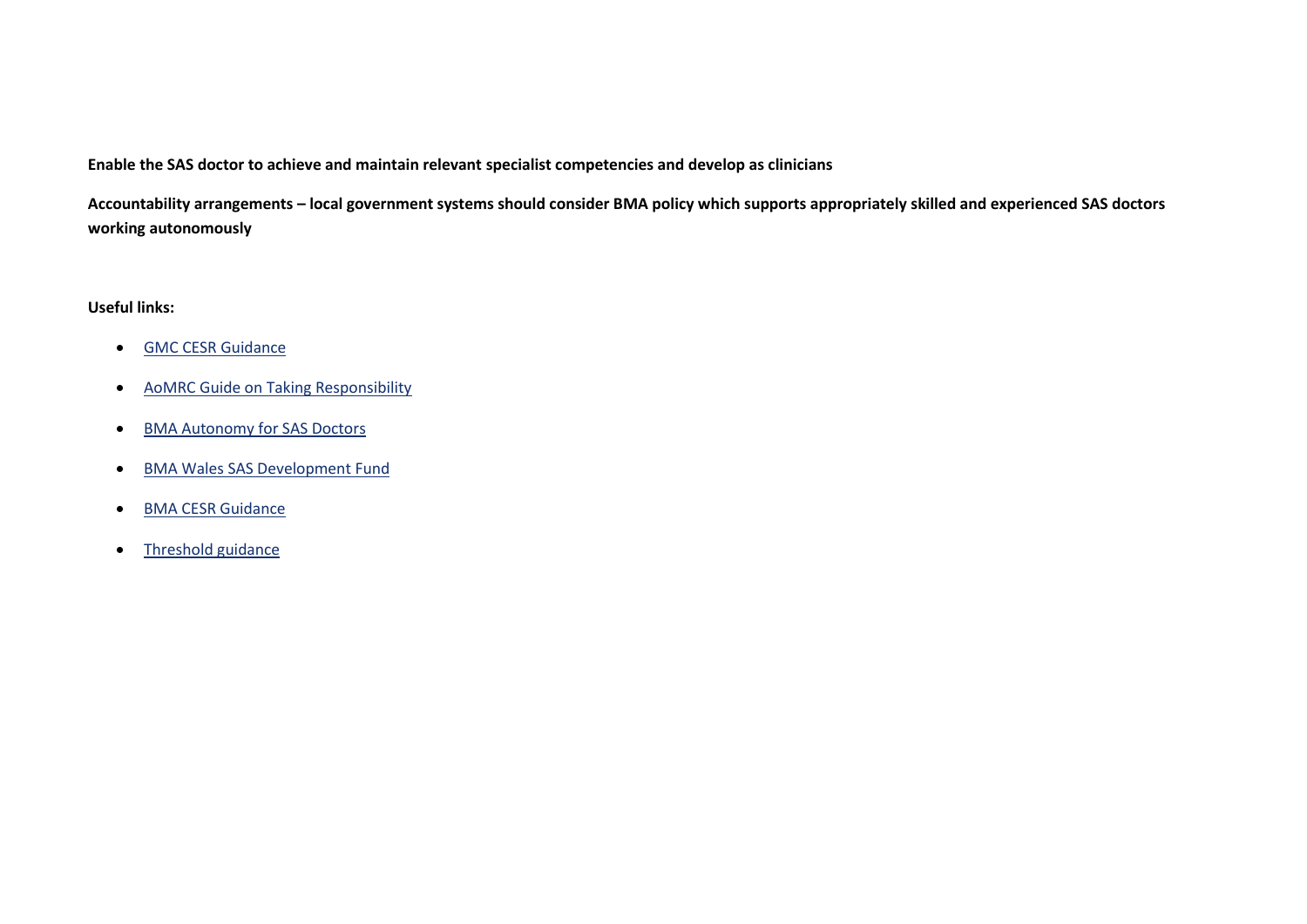| Involvement in management structures                                                     | <b>Completed (RAG)</b> | <b>Further action required</b> |
|------------------------------------------------------------------------------------------|------------------------|--------------------------------|
| SAS doctors are encouraged to apply for opportunities to get involved in the management  |                        |                                |
| of their directorates and in wider corporate duties (where appropriate)                  |                        |                                |
| SAS doctors are invited to attend Directorate meetings                                   |                        |                                |
| SAS doctors are supported and encouraged in taking up academic positions (where          |                        |                                |
| appropriate)                                                                             |                        |                                |
| SAS doctors are supported and encouraged to take up positions as educational supervisors |                        |                                |
| (where appropriate)                                                                      |                        |                                |
| SAS doctors have access (in the same way as other colleagues) to time off for external,  |                        |                                |
| civic and trade union duties                                                             |                        |                                |
| SAS doctors are represented on their local negotiating committee (LNC)                   |                        |                                |
| SAS doctors appointed to management posts are remunerated appropriately. This may        |                        |                                |
| include a responsibility payment                                                         |                        |                                |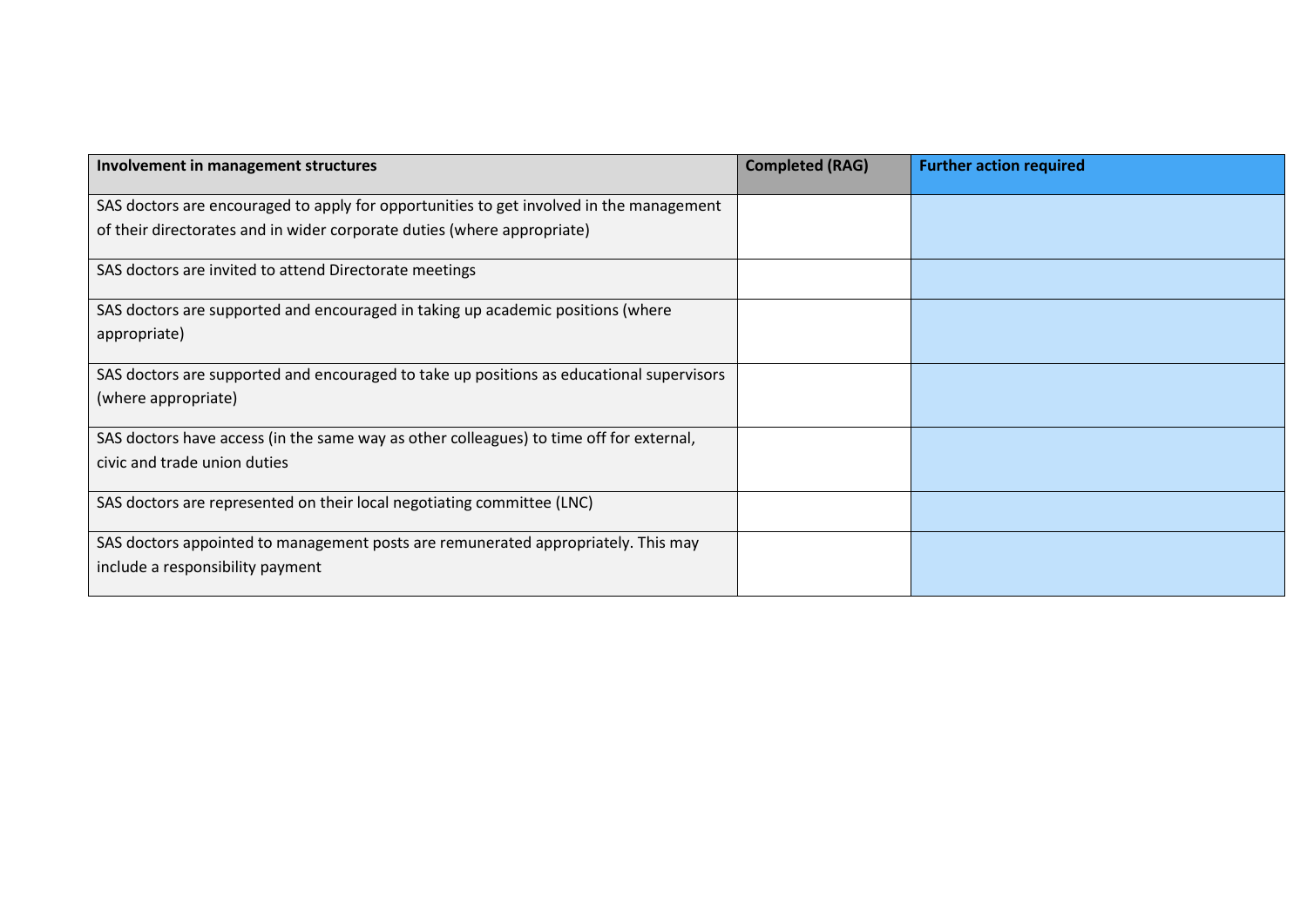| Action planning - what do you need to do to improve in this area? | <b>Short Term</b> | <b>Medium Term</b> | <b>Long Term</b> |
|-------------------------------------------------------------------|-------------------|--------------------|------------------|
| Revalidation, appraisal and job planning                          |                   |                    |                  |
|                                                                   |                   |                    |                  |
|                                                                   |                   |                    |                  |
|                                                                   |                   |                    |                  |
|                                                                   |                   |                    |                  |
|                                                                   |                   |                    |                  |
|                                                                   |                   |                    |                  |
|                                                                   |                   |                    |                  |
|                                                                   |                   |                    |                  |
|                                                                   |                   |                    |                  |
| Minimum conditions of employment                                  |                   |                    |                  |
|                                                                   |                   |                    |                  |
|                                                                   |                   |                    |                  |
|                                                                   |                   |                    |                  |
|                                                                   |                   |                    |                  |
|                                                                   |                   |                    |                  |